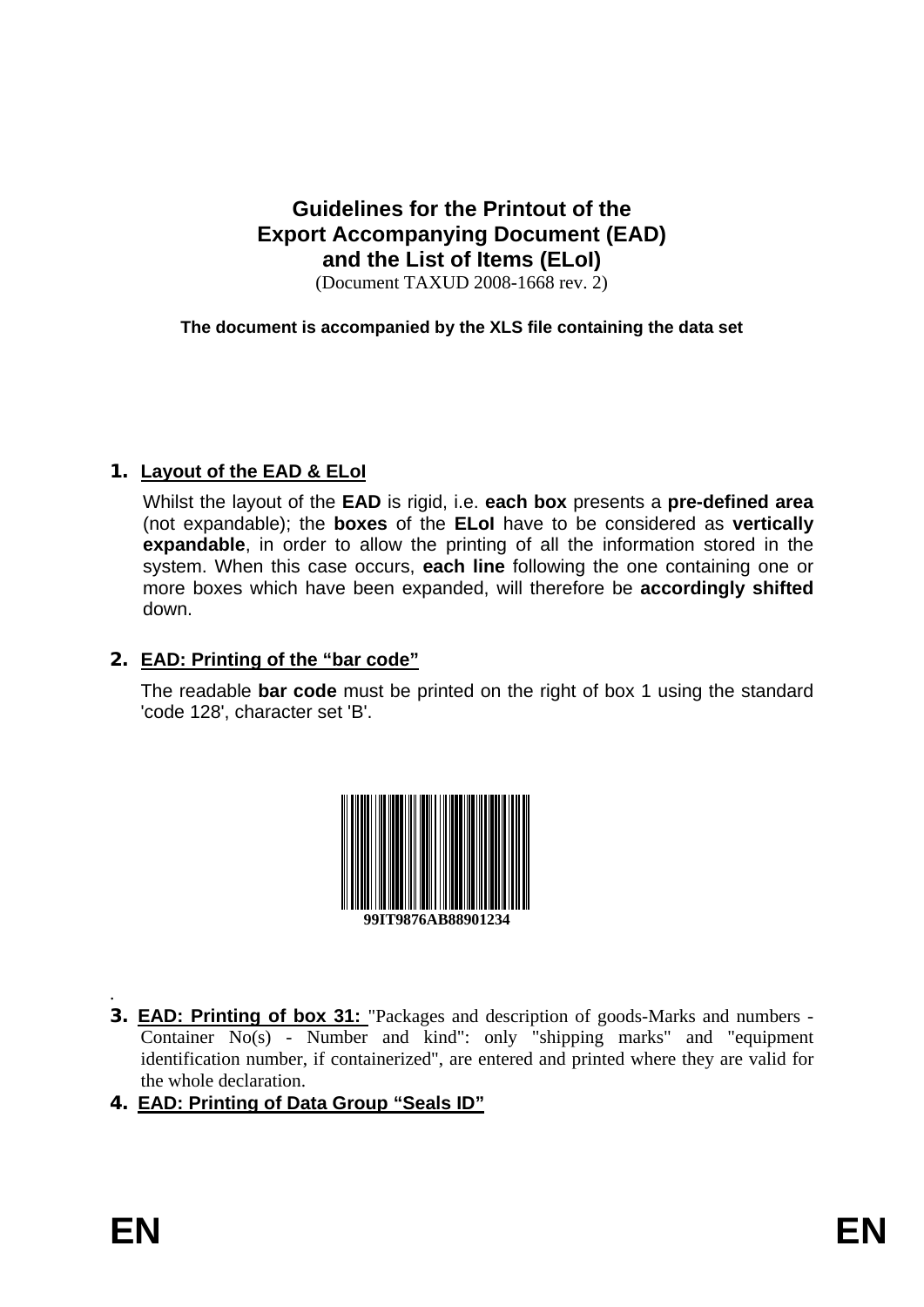When more seals are used and each of them is identified with a serial number, only the **first** and the **last** numbers of the seals sequence should be printed. It is **important** to note that in this case the seals used have to be in sequence, without interruption of numbering.

## **5. Fonts to be used**

## **5.1.** *EAD*

The following fonts (available in MS Windows environment) should be used:

| <b>Font</b>                | <b>Size</b>    | <b>Style</b>  |
|----------------------------|----------------|---------------|
| <b>Arial Narrow</b>        | $\overline{7}$ | Normal + Bold |
| <b>Line Printer</b>        | 7              | Normal + Bold |
| Letter Gothic (PCL6)       | 7              | Normal + Bold |
| Impact                     | 7              | Normal        |
| Haettenschweiler           | 7              | Normal        |
| Haettenschweiler           | 8              | Normal        |
| Haettenschweiler           | 9              | Normal        |
| Clarendon Condensed (PCL6) | 7              | Normal + Bold |
| Clarendon (PCL6)           | 8              | Normal + Bold |

## **5.2.** *ELoI*

The Export Accompanying Document shall be supplemented by a list of items when an export consignment consists of more than one item or there is no sufficient space on EAD to include all information for the 1 item in the space between box 31 and boxes E/K..

#### The **boxes** of the ELoI are **vertically expandable.**

Even if in this case nothing prevents the use of other fonts, only the fonts mentioned in the previous point should be used.

## **5.3.** *Mentioned fonts not available*

If the **above** mentioned **fonts** are **not available**, other fonts should be chosen, which allow the printing of the information related to a given attribute of the message IE515, IE615 and IE529 in their integral length in the corresponding box of the EAD. The chosen fonts should also preferably contrast with the layout of the documents

## **5.4.** *Size of forms*

The forms shall measure  $210 \times 297$  mm with a maximum tolerance as to length of 5 mm less and 8 mm more. The boxes are based on a unit of measurement of one tenth of an inch horizontally and one sixth of an inch vertically.